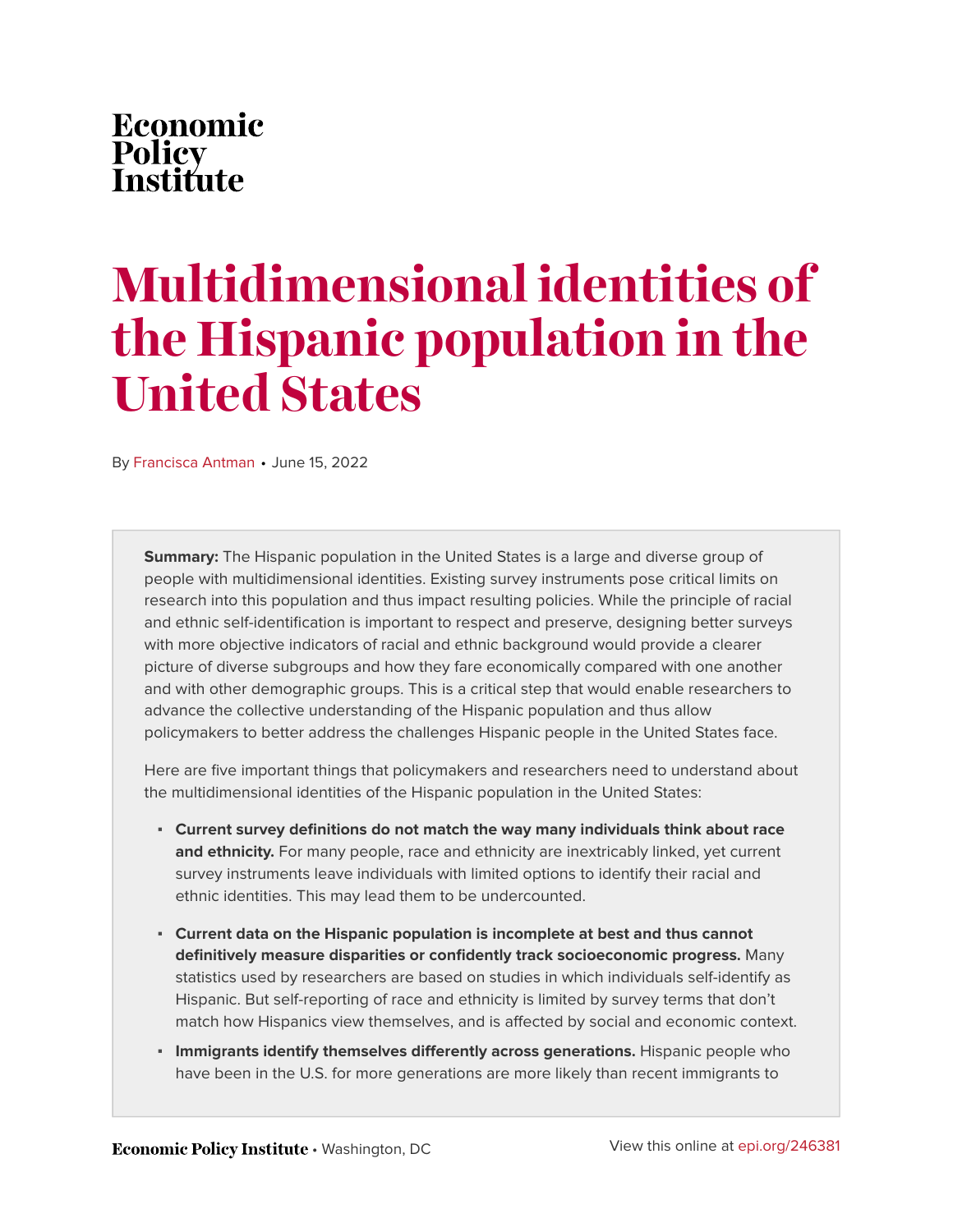stop self-identifying as Hispanic, which makes it hard to track measures of well-being over time.

- **The factors that affect the experience of discrimination may also affect self-reported identities.** Latino families and communities experience different employment, wage, and other outcomes depending on such factors as skin color, language, and immigration experience. Better systemic collection of such factors in survey instruments would help advance research toward developing policy measures to address bias and discrimination.
- **Surveys that collect additional, more objective indicators of racial and ethnic background, such as ancestry and the places of birth of antecedents, would help provide a clearer picture of disparities within and across demographic groups.** While the principle of racial and ethnic self-identification is important to respect and preserve, additional information would go a long way toward tracking progress and challenges of Latinos over time.

### **Introduction: The Hispanic/Latino/ Latinx population in the United States**

<span id="page-1-1"></span><span id="page-1-0"></span>The Hispanic/Latino/Latinx population is a large and growing share of the United States that defies a simple description.<sup>[1](#page-8-0)</sup> Numbering just over 60 million, these individuals—constituting roughly one-fifth of the U.S. population—come from diverse backgrounds and origins and face distinct challenges related to immigration status, discrimination, social factors, and economic vulnerabilities.<sup>[2](#page-8-1)</sup> Examining differences within this group, as well as comparing this group with others in the U.S. population, is a crucial first step toward addressing the challenges they face. But measuring disparities within and across groups depends critically on identifying who is, and who is not, Hispanic/Latino. Research uncovering the nuanced differences within this population is tremendously important, yet at the same time is severely limited by the fact that the data collected for this group of people are often inadequate to fully describe the complexity of their identities and experiences.

Current data collection methods can lead to overly broad categorizations or even mischaracterizations and generalizations that ultimately may impact policies aimed at remedying inter- and intra-group disparities. In this essay, I discuss the multidimensional identities of the Hispanic population in the United States as represented in current surveys and discuss some of the barriers inherent in moving toward a greater understanding of this population. I conclude with a list of proposed solutions.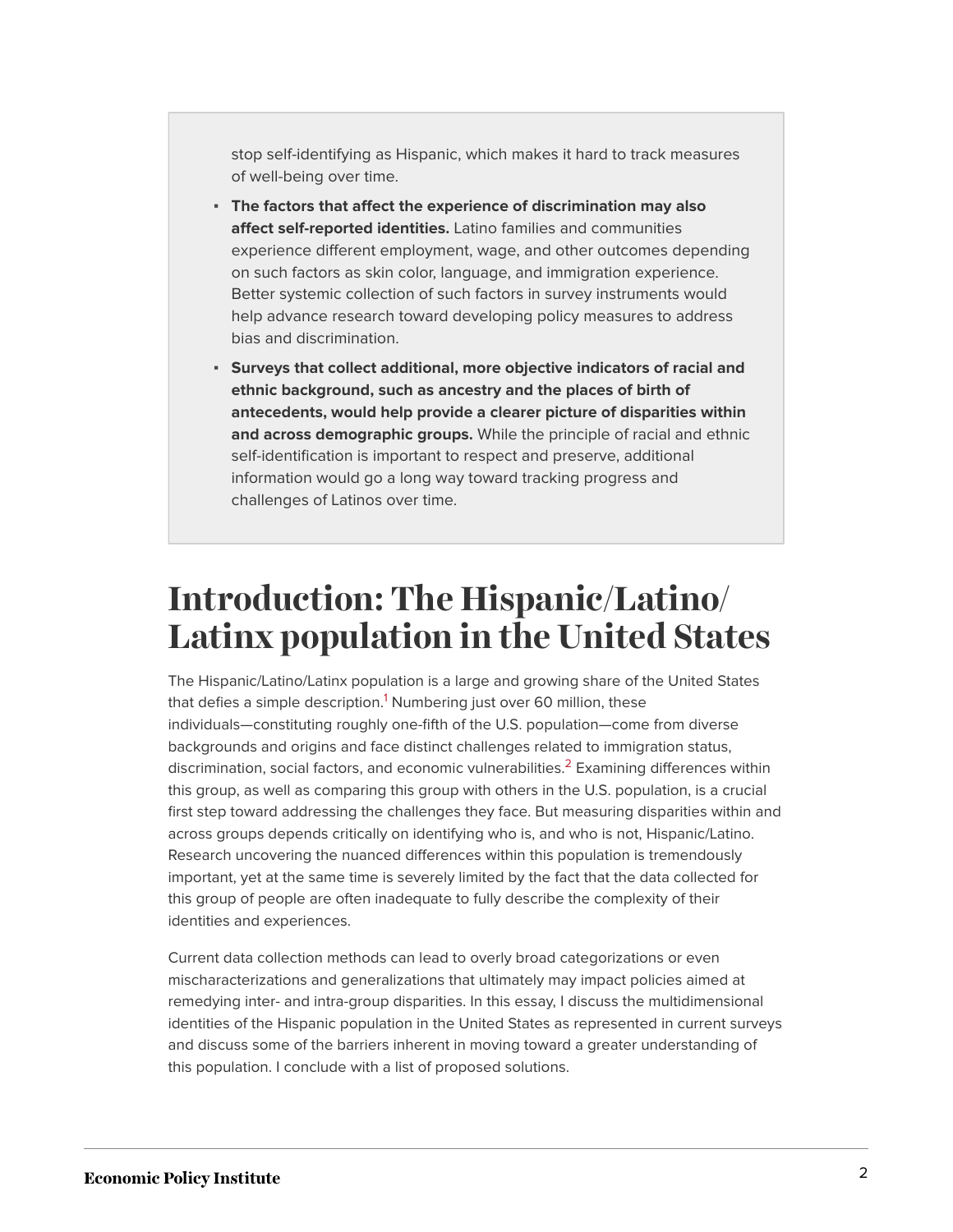### **Current survey definitions do not match the way many individuals think about race and ethnicity**

The terms defining Hispanic/Latinx individuals represent one dimension of the challenge in tracking their progress over time and across generations because the terms themselves are not without controversy. The origins of the pan-ethnic Hispanic term can be traced to the late 1970s when Congress mandated collection of data on immigrants from Spanishspeaking countries and their descendants residing in the U.S. (Lopez, Krogstad, and Passel 2021), as well as the immigration waves and social movements that preceded it (Mora 2014). This motivation can still be seen quite literally in the so-called Hispanic origin question on many U.S. surveys, which asks whether a person is "of Hispanic, Latino or Spanish origin." The federal government standards and related survey instructions define "Hispanic or Latino" as a "person of Cuban, Mexican, Puerto Rican, South or Central American, or other Spanish culture or origin, regardless of race" (OMB 1997, U.S. Census Bureau 2020). Importantly, the U.S. Census Bureau emphasizes directly on its surveys that ethnicity and race are separate concepts and Hispanic individuals can be of any race. Thus, respondents are asked to state with which race they identify as well as whether they identify as Hispanic/Latino. For many individuals, however, race and ethnicity are inextricably linked, and many Hispanic individuals may not see themselves reflected in the options provided to the race question. Currently, the race options include white, Black or African American, American Indian or Alaskan Native, Asian categories, and "some other race" (for which they are allowed to print their own responses) (U.S. Census Bureau 2020).

Analyzing responses to the race question on many U.S. surveys is also complicated by several features related to the American Indian race category (Antman and Duncan 2021). Though the current definition of American Indian race includes "original peoples of North and South America (including Central America)," it also suggests that individuals selecting this category maintain "tribal affiliation or community attachment" (OMB 1997). Additionally, respondents who indicate an American Indian race category are asked to provide the name of their enrolled or principal tribe. As a result, Hispanic/Latina(o) individuals who view their Latino identity as a race are left without an obvious choice on the race question and may be more likely to select "some other race" or leave the question blank instead. A clear reflection of the limitations of the race question is that recent analysis of the 2020 Census indicates that "some other race" is now the second largest racial group after "white" and respondents selecting the "some other race" category are overwhelmingly Hispanic (Wang 2021; Bahrampour 2021). This calls into question the value of a survey that is not actually recording the race(s) with which a large share of people identify. As a consequence, it also poses limits to our understanding of race from a research and societal perspective.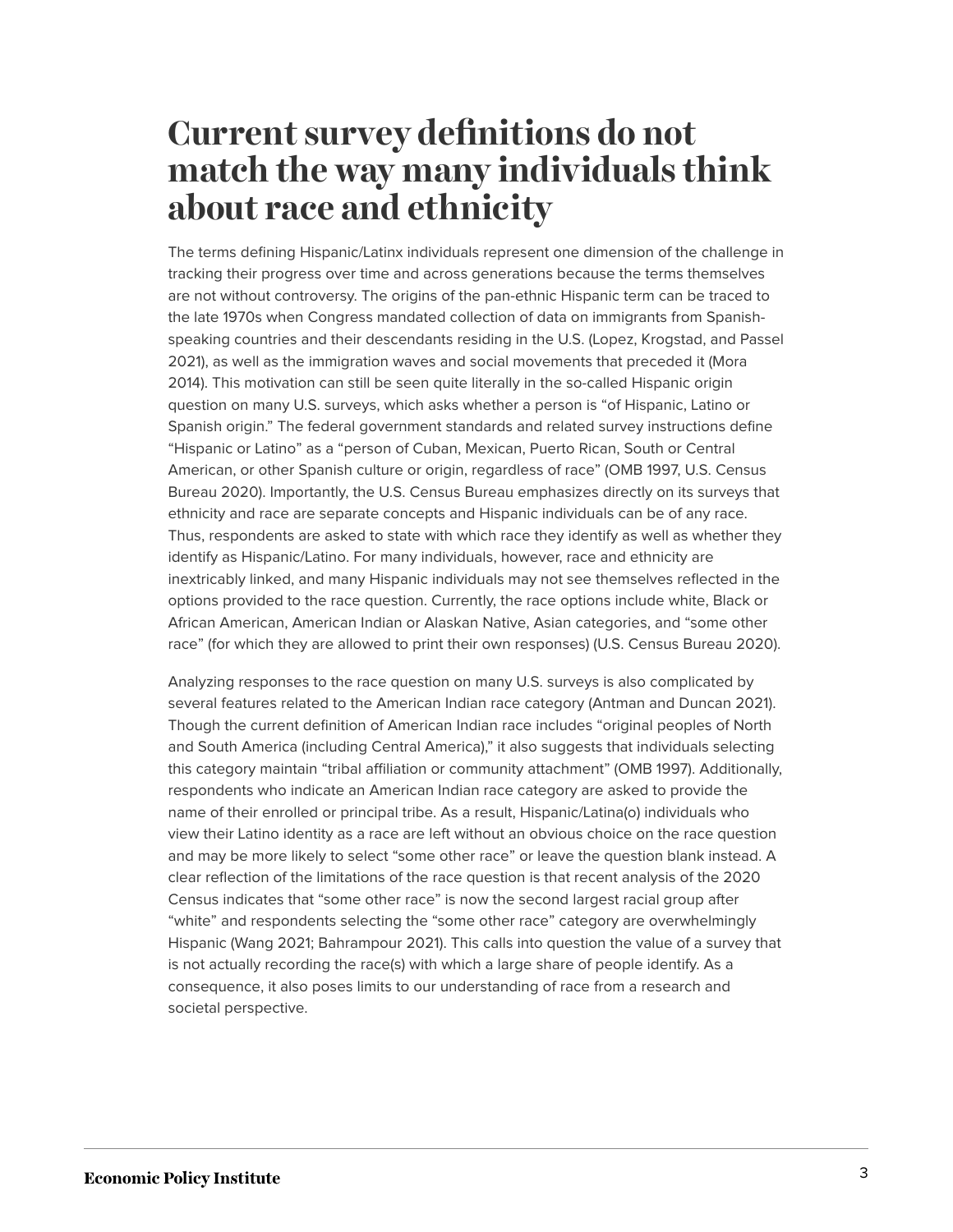#### **Self-reporting of race and ethnicity is affected by social and economic context**

Responses to the race and Hispanic origin questions are also closely linked in their connection to the principle of self-identification, meaning that there is no right or wrong answer to these questions—racial and ethnic identities are based on how people identify themselves. This underscores the social construction of race and ethnicity as an individual's view of race and ethnicity may vary by social and economic context as do the terms they use. With respect to ethnicity, Hispanic immigrants often prefer to identify themselves with country-specific labels as opposed to a pan-ethnic label (Lopez, Gonzalez-Barrera, and López 2017). The Hispanic origin question specifically asks respondents to indicate whether they are Mexican/Mexican-American, Puerto Rican, or Cuban, as those are the three largest origins within the Hispanic group, and individuals from other Hispanic origin groups may indicate their origins separately.<sup>[3](#page-8-2)</sup> While the term Latinx does not appear on official surveys, this gender-neutral term is often used in academic and media circles in the spirit of inclusion. Nevertheless, it should be emphasized that Latinx is not a widely adopted term that Latinos use to identify themselves, and in fact, many have not even heard of the term (Noe-Bustamante, Mora, and Lopez 2020). As language continually evolves, survey developers should be mindful of the terms people choose to identify themselves and consider how those terms vary across members of the population.

### <span id="page-3-0"></span>**Immigrants identify themselves differently across generations**

At the same time, changing terminologies may create additional challenges for researchers wishing to track the progress of specific immigrant groups over time. The importance of the connection to the immigrant experience is particularly salient in this regard as descendants of immigrants may choose to identify themselves differently across generations. Note that researchers typically define Hispanic generations in the following way: first-generation immigrants are Hispanics that are foreign born, the second generation are U.S.-born children with at least one immigrant parent, and the third and higher order generations are U.S.-born children of U.S.-born parents (Antman, Duncan, and Trejo 2020), where all individual respondents identify as Hispanic.<sup>[4](#page-8-3)</sup>

<span id="page-3-1"></span>However, surveys may also collect additional information that researchers might define as more objective measures of race and ethnic background. For example, the American Community Survey (ACS), collected by the U.S. Census Bureau, asks questions about an individual's ancestry while the Census Bureau's Current Population Survey (CPS) asks about parental countries of birth. Using the more objective measures of ancestry in the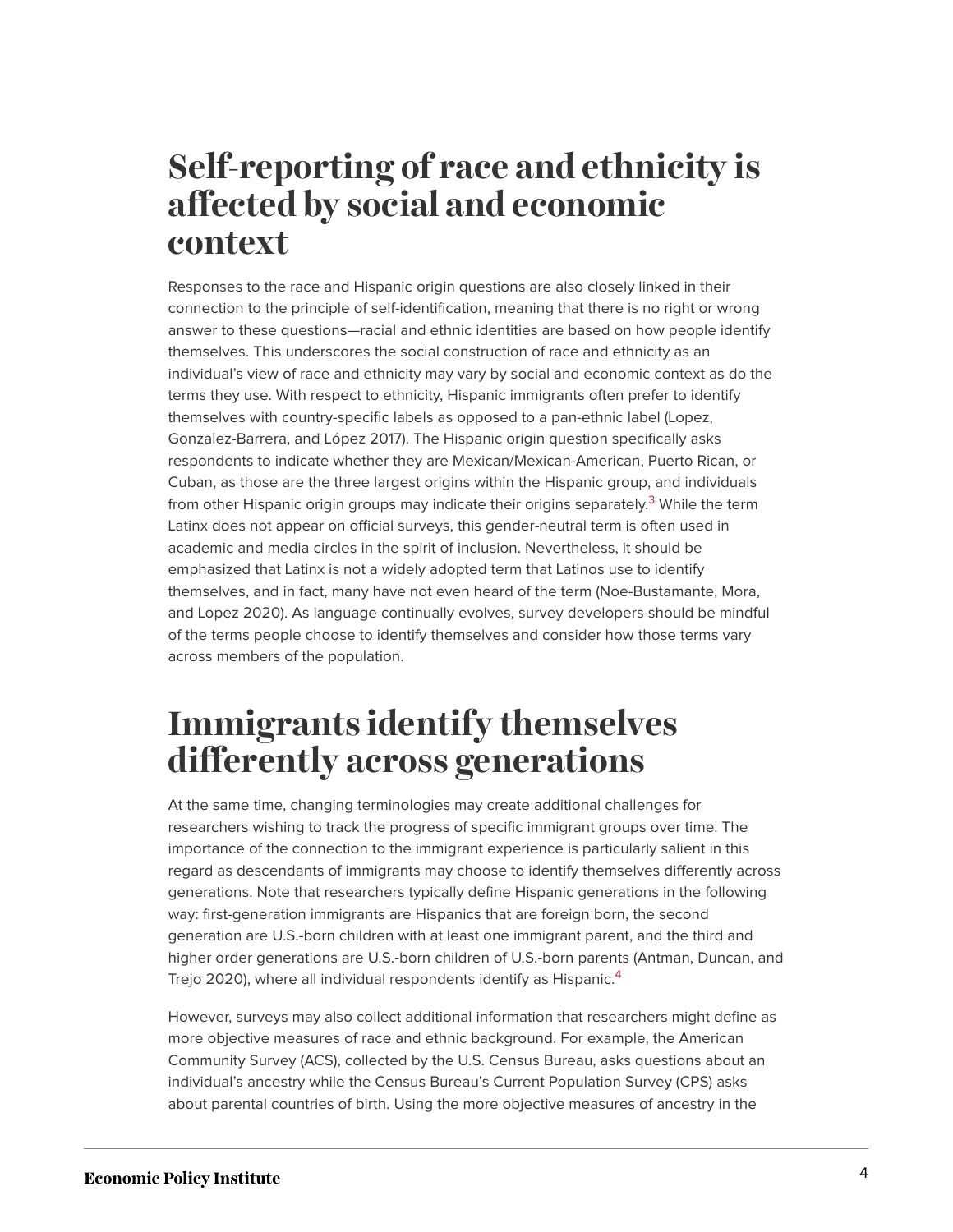ACS and CPS, researchers can then compare the population of Hispanics defined by selfidentification with the population of individuals with Hispanic ancestry. As one might expect, these comparisons suggest that a larger share of individuals have Hispanic ancestry than self-identify as Hispanic, and the share that identifies as Hispanic or Latino falls considerably across immigrant generations. By the fourth or higher generation, only about half of those individuals who have Hispanic ancestry are identifying as Hispanic (Lopez, Gonzalez-Barrera, and López 2017). Importantly, recent studies suggest that individuals who do not identify as Hispanic despite having Hispanic ancestry have higher socioeconomic status than those who self-identify, which may overstate perceived disparities in education (Duncan and Trejo 2011) and health (Antman, Duncan, and Trejo 2020) across generations and ethnic groups. In sum, most statistics based on studies that focus only on individuals who self-identify as Hispanic are at best incomplete, and as a result may mischaracterize the population of individuals with Hispanic ancestry and understate conventional measures of socioeconomic progress for this group.

#### **Factors that affect the experience of discrimination may also affect self-reported identities**

Just as immigrant generation has been found to play an important role in racial and ethnic identities, researchers may also consider the impact of the historical treatment of Hispanics in the U.S. on how individuals perceive race and ethnicity. For instance, historical accounts suggest Mexican Americans were routinely segregated into separate schools in certain areas. Unfortunately, few official records document the practice, making it difficult to evaluate its long-run impacts. Despite these challenges, Antman and Cortes (2021) examine the effects of the legal desegregation of so-called Mexican schools in the U.S. and how that policy change affected educational outcomes for this population. More research could examine the impacts of this history of discrimination on self-identification and other socioeconomic outcomes, in particular for Latino communities that have been in the U.S. for generations, and have experienced long-standing structural discrimination as a result.

Similarly, other factors that affect the experience of discrimination for the Latinx population should be studied further. For example, although the majority of Hispanic adults say they have experienced discrimination on the basis of race or ethnicity, this share is higher among Hispanics with darker skin color (Gonzalez-Barrera 2019). However, few nationally representative surveys collect information on observable markers of race and ethnicity such as skin color so we know relatively little about how discrimination might affect peoples' willingness to identify with a racial or ethnic group (Golash-Boza and Darity 2008).

Language use is another area that may affect identity formation and change, as Spanish language use declines and English language dominance rises steadily over immigrant generations (Lopez, Gonzalez-Barrera, and López 2017). More generally, the link between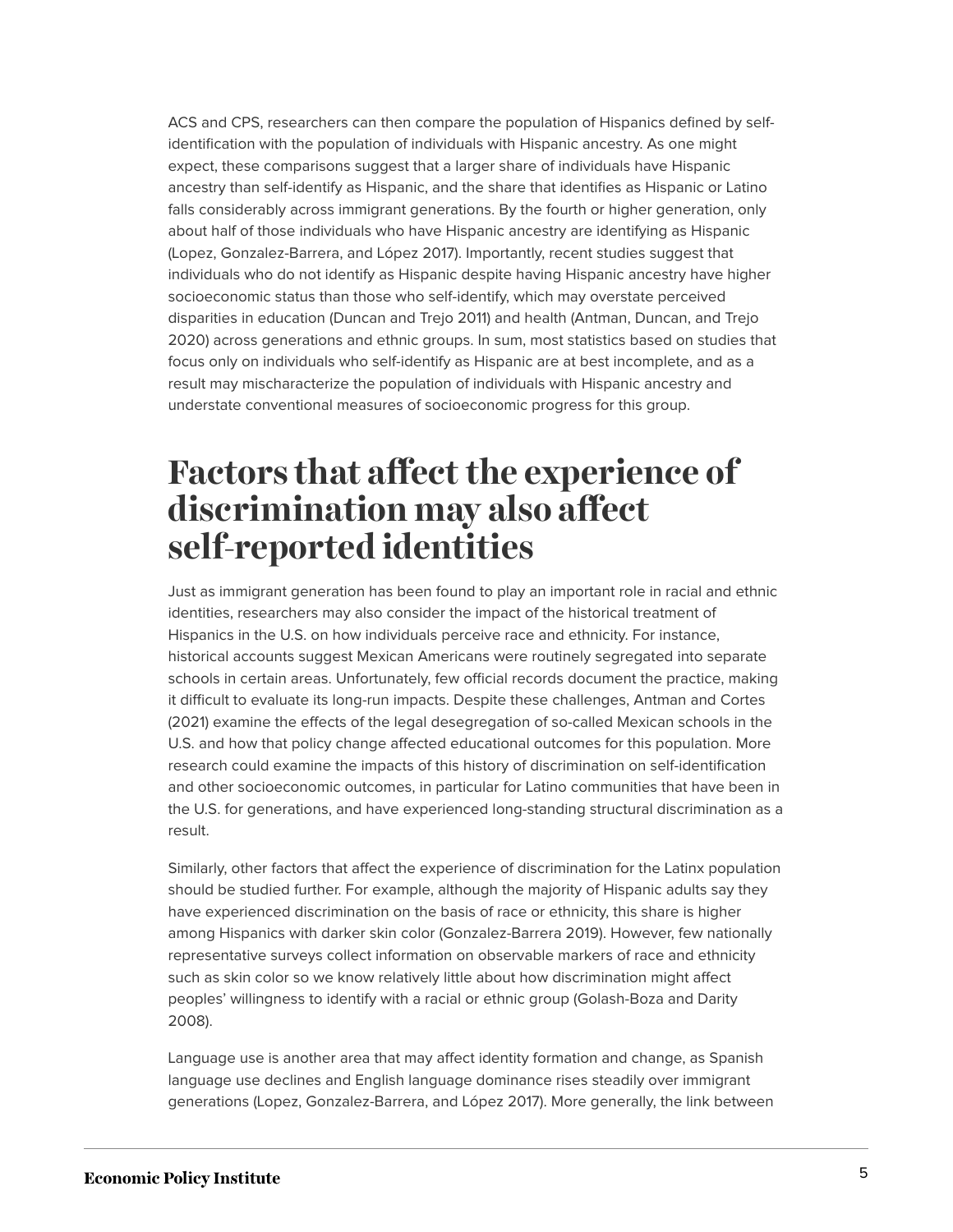immigrant experience and Hispanic self-identification also remains understudied despite significant evidence that immigration policy affects Hispanic groups, especially the educational investments and labor market outcomes of likely undocumented individuals (e.g., Amuedo-Dorantes and Antman 2017, 2021). At the same time, it should be emphasized that collecting additional data on factors such as skin color and immigration status would be highly controversial due to concerns over how the data might be used. Moreover, to ensure that individuals from vulnerable populations are accurately represented in official survey counts, we need to better understand how adding questions on these sensitive topics might discourage these individuals from participating in surveys. Thus, addressing these concerns prior to data collection should remain paramount. Nevertheless, these additional factors add important dimensions that researchers do not presently have the capacity to analyze in many surveys and these analyses could make substantial contributions to our understanding of the complex relationships between race, ethnicity, ancestry, language, immigration, discrimination, and a whole host of economic and social outcomes.

#### **Conclusion: We know enough about this population to know that we need more precise survey instruments**

The Hispanic population in the U.S. represents a large group of individuals from diverse backgrounds and origins, and who face many distinct challenges. Despite relatively high labor force participation rates (BLS 2019), Hispanic individuals have relatively high rates of unemployment, lower earnings, lower education, and higher rates of poverty than white households, as well as less access to health care (Gould, Perez, and Wilson 2020). All of these factors suggest Hispanic individuals are among the demographic groups that are especially vulnerable and that are likely to be hit especially hard during recessions, such as the one that occurred in the wake of the COVID-19 pandemic (Gould, Perez, and Wilson 2020). To fully understand and address the challenges faced by Latinos in the U.S., it is critical for policymakers to have accurate data on this population. While the principle of racial and ethnic self-identification is important to respect and preserve, relying solely on self-identification to measure disparities within and across demographic groups may misrepresent the challenges and progress of Latinos over time and generations.

More generally, surveys should allow people to self-identify racially and ethnically with a choice of categories that are meaningful to them and that can also be aggregated into groups that accord with socially recognized demographic groups as needed. At the same time, surveys should also collect additional, more objective indicators of racial and ethnic background such as ancestry and the places of birth of antecedents. Of course, many people, especially disenfranchised individuals and those impacted by forced migration and resettlement, may not even be aware of their ancestries. One way to address this limitation would be by linking surveys over time and across generations so that respondents could be connected directly to their ancestors and would not have to rely on their memories and any biases associated with selective recall. The extent to which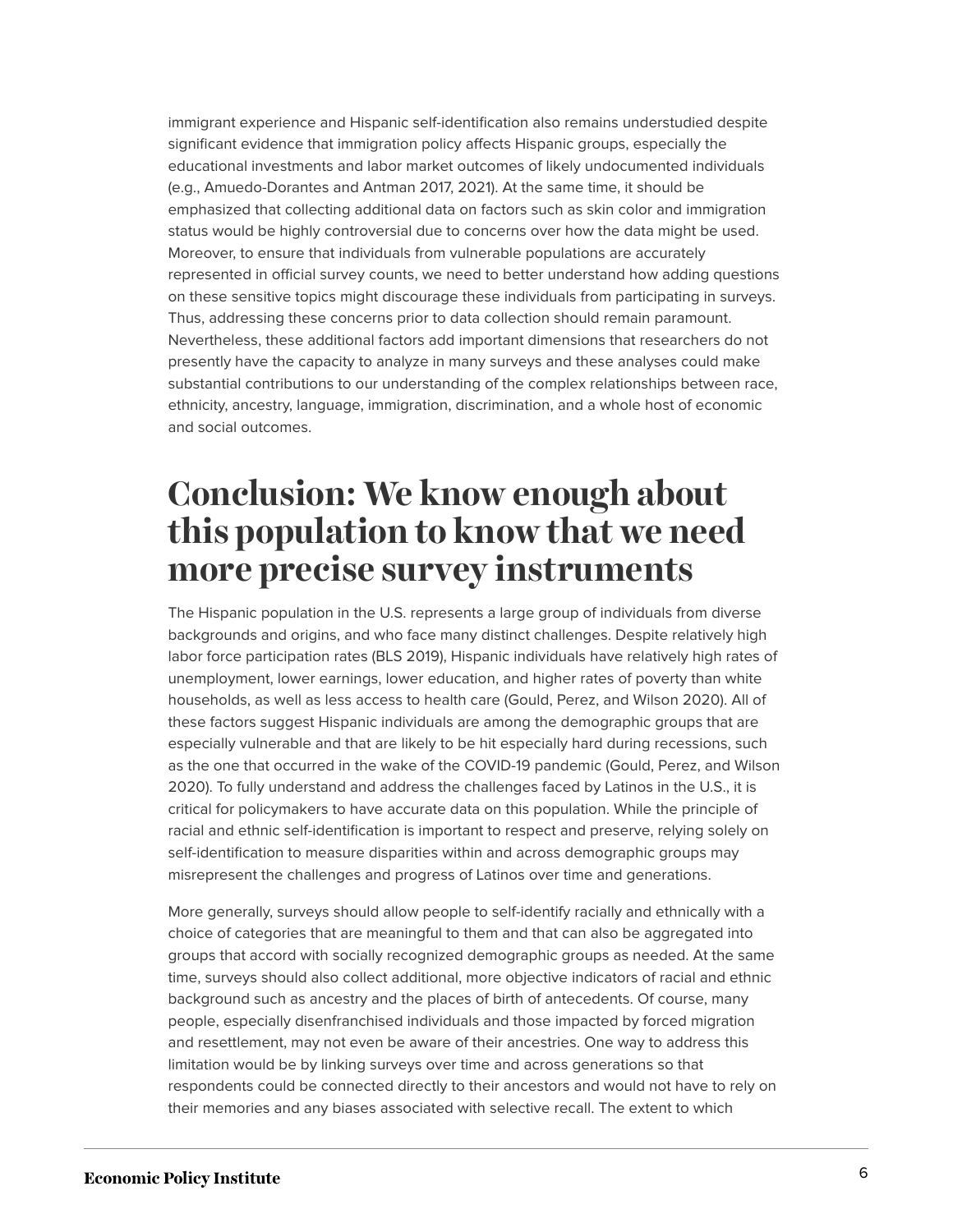surveys can be linked accurately across years for the same person, across generations of the same family, and even potentially across countries, remains an open question. Nevertheless, data linkages would help us build a much better understanding of demographic groups and enable researchers to more fully track progress for individuals and pinpoint areas of ongoing disparity. The potential value of these linkages is especially high for the Hispanic population in the U.S., which continues to be shaped by migration.

<span id="page-6-0"></span>While collecting information on an individual's own view of their racial and ethnic identities as well as their racial and ethnic heritage is critically important, a more complete understanding of inequality and bias in the U.S. also requires collecting information on how others may view an individual's race and ethnicity, such as asking about an individual's "street race" or socially ascribed race (López et al. 2017).<sup>[5](#page-9-0)</sup> Moreover, better systematic collection of factors such as skin color, language, and immigration experience would help us advance research much further in this regard and is an important step toward developing policy measures to address bias and discrimination. Finally, building our knowledge of the historical experience of all groups, including U.S.-born Latinos and Hispanic immigrants, is vital to understanding the challenges these groups have faced over time, the extent to which those challenges have been overcome, and identifying continued barriers to progress. Together these measures would go a long way toward enhancing our understanding of the role that race and ethnicity continue to play in the United States today.

### **Acknowledgments**

This essay is based in part on a lecture the author delivered during an online workshop on Contemporary Social Issues and the Latinx Experience in the United States hosted by the Economic Policy Institute and supported by the Program on Race, Ethnicity and the Economy (PREE) on December 2, 2020. The author thanks PREE Program Director Valerie Rawlston Wilson, Kyle Moore, and workshop participants for their feedback.

### **Additional reading and resources**

Readers interested in delving deeper into the issues touched on in this chapter are encouraged to explore the following resources suggested by the author.

#### **Articles**

Amuedo-Dorantes, Catalina, and Francisca M. Antman. 2017. "Schooling and Labor Market Effects of Temporary Authorization: Evidence from DACA." *Journal of Population Economics* 30, no. 1: 339–373.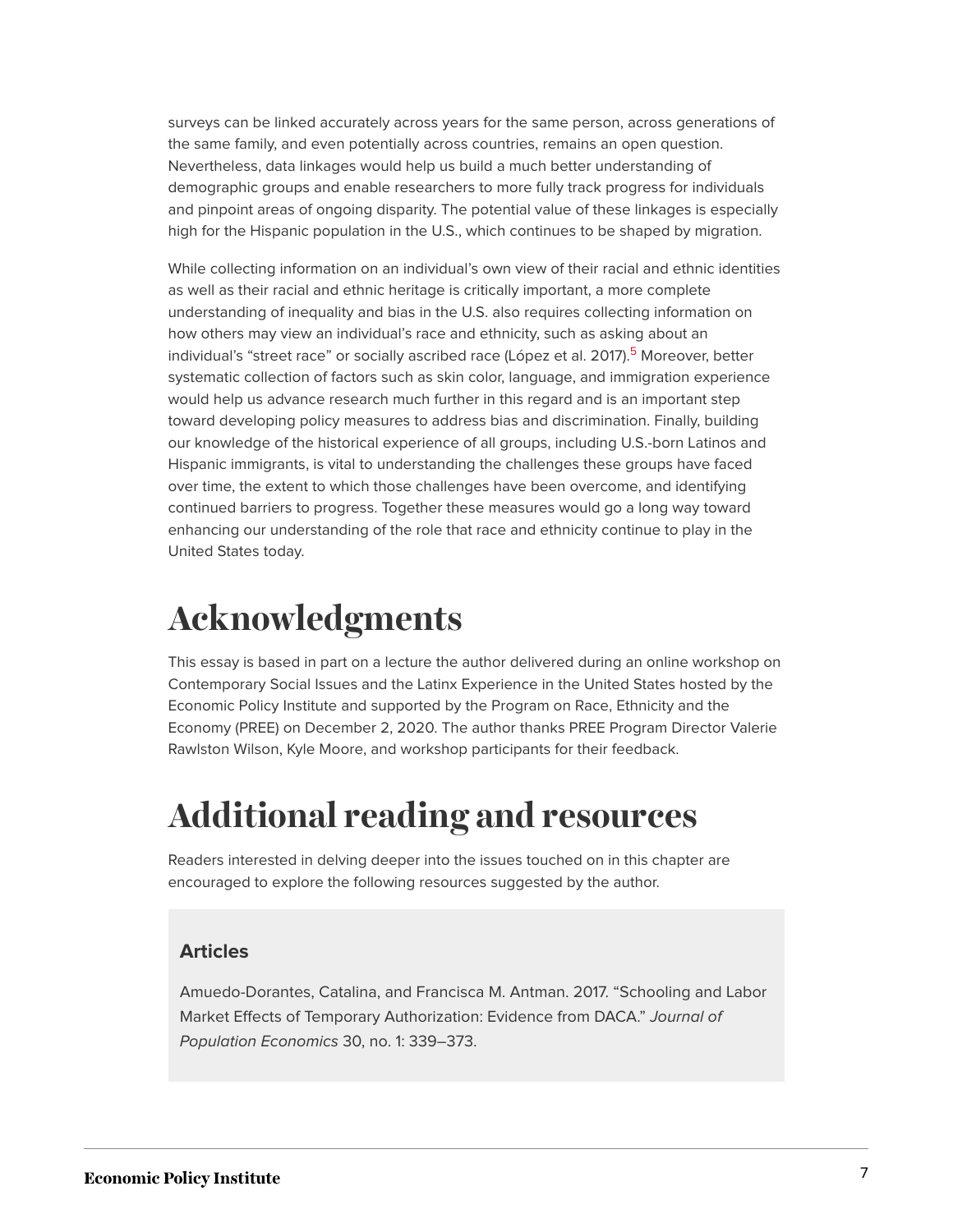Amuedo-Dorantes, Catalina, and Francisca M. Antman. 2022. "*De Facto* Immigration Enforcement, ICE Raid Awareness, and Worker Engagement." *Economic Inquiry* 60, no. 1: 373–391.

Antman, Francisca M., and Kalena E. Cortes. 2021. "The Long-Run Impacts of Mexican-American School Desegregation." National Bureau of Economic Research Working Paper no. 29200.

Antman, Francisca M., and Brian Duncan. 2021. "American Indian Casinos and Native American Self-Identification." Working Paper, University of Colorado, Boulder.

Antman, Francisca, Brian Duncan, and Stephen J. Trejo. 2020. "Ethnic Attrition, Assimilation, and the Measured Health Outcomes of Mexican Americans." *Journal of Population Economics* 33, no. 4: 1499–1522.

Bahrampour, Tara. 2021. "[Census Race Categories Increasingly Fail to Reflect How](https://www.washingtonpost.com/dc-md-va/2021/09/30/census-2020-race-ethnicity-categories/) [People See Themselves](https://www.washingtonpost.com/dc-md-va/2021/09/30/census-2020-race-ethnicity-categories/)." *Washington Post*, September 30, 2021.

Bureau of Labor Statistics. 2019. *[Labor Force Characteristics by Race and Ethnicity,](https://www.bls.gov/opub/reports/race-and-ethnicity/2018/) [2018](https://www.bls.gov/opub/reports/race-and-ethnicity/2018/)*. October 2019.

Duncan, Brian, and Stephen J. Trejo. 2011. "Intermarriage and the Intergenerational Transmission of Ethnic Identity and Human Capital for Mexican Americans." *Journal of Labor Economics* 29, no. 2: 195–227.

Golash-Boza, Tanya, and William Darity Jr. 2008. "Latino Racial Choices: The Effects of Skin Colour and Discrimination on Latinos' and Latinas' Racial Self-Identifications." *Ethnic and Racial Studies* 31, no. 5: 899–934.

Gould, Elise, Daniel Perez, and Valerie Wilson. 2020. *[Latinx Workers—Particularly](https://www.epi.org/publication/latinx-workers-covid/) [Women—Face Devastating Job Losses in the COVID-19 Recession](https://www.epi.org/publication/latinx-workers-covid/)*. Economic Policy Institute, August 2020.

Lopez, Mark Hugo, Ana Gonzalez-Barrera, and Gustavo López. 2017. *[Hispanic](https://www.pewresearch.org/hispanic/2017/12/20/hispanic-identity-fades-across-generations-as-immigrant-connections-fall-away/) [Identity Fades Across Generations as Immigrant Connections Fall Away](https://www.pewresearch.org/hispanic/2017/12/20/hispanic-identity-fades-across-generations-as-immigrant-connections-fall-away/)*. Pew Research Center, December 2017.

Lopez, Mark Hugo, Jens Manuel Krogstad, and Jeffrey S. Passel. 2021. *[Who Is](https://www.pewresearch.org/fact-tank/2021/09/23/who-is-hispanic/) [Hispanic?](https://www.pewresearch.org/fact-tank/2021/09/23/who-is-hispanic/)* Pew Research Center, September 2021.

Mora, G. Cristina. 2014. "Cross-Field Effects and Ethnic Classification: The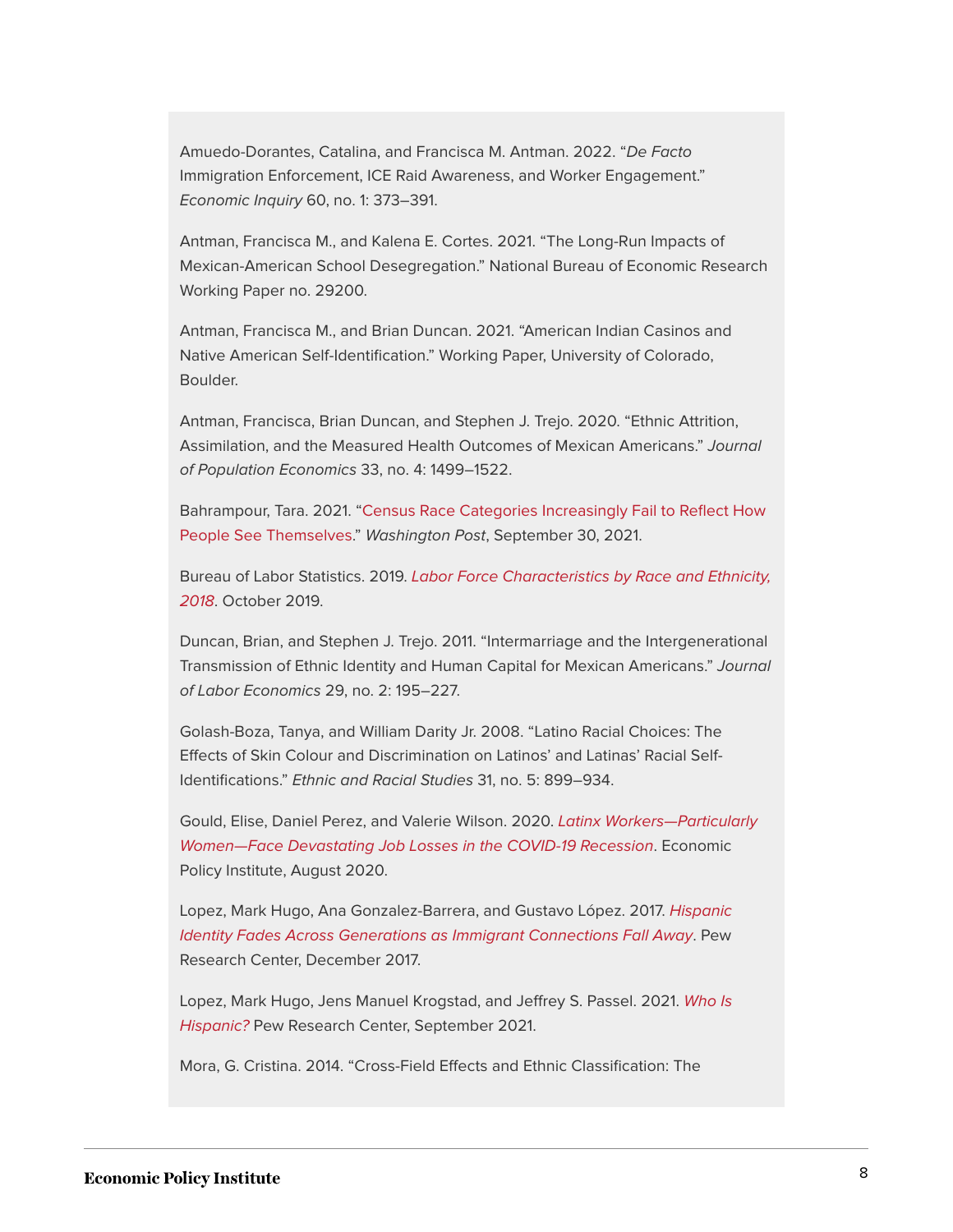Institutionalization of Hispanic Panethnicity, 1965 to 1990." *American Sociological Review* 79, no. 2: 183–210.

Wang, Hansi Lo. 2021. ["1 In 7 People Are 'Some Other Race' on the U.S. Census.](https://www.npr.org/2021/09/30/1037352177/2020-census-results-by-race-some-other-latino-ethnicity-hispanic) [That's a Big Data Problem](https://www.npr.org/2021/09/30/1037352177/2020-census-results-by-race-some-other-latino-ethnicity-hispanic)." NPR's *Weekend Edition Sunday*, September 30, 2021.

#### **Subject matter experts**

**Catalina Amuedo-Dorantes** • University of California, Merced

**Kalena E. Cortes •** Texas A&M University

**William A. Darity Jr.** • Duke University

**Brian Duncan** • University of Colorado, Denver

**Mark Hugo Lopez** • Pew Research Center

**G. Cristina Mora** • University of California, Berkeley

**Stephen J. Trejo** • University of Texas, Austin

#### **Additional resources**

[Pew Research Center on Hispanics/Latinos](https://www.pewresearch.org/topic/race-ethnicity/racial-ethnic-groups/hispanics-latinos/)

#### **Endnotes**

- <span id="page-8-0"></span>[1.](#page-1-0) The terms Hispanic, Latina/o, and Latinx are used interchangeably throughout this essay and are discussed in greater detail below.
- <span id="page-8-1"></span>[2.](#page-1-1) The U.S. Hispanic population reached just over 60 million and made up about 18 percent of the U.S. population in 2019 (Noe-Bustamante, Lopez, and Krogstad 2020).
- <span id="page-8-2"></span>[3.](#page-3-0) Many researchers focus on the three largest subgroups, and in particular the Mexican origin group, which remains the largest Hispanic origin group, making up about 62% of the Hispanic population (Noe-Bustamante 2019).
- <span id="page-8-3"></span>[4.](#page-3-1) Each of these generational groupings constitutes roughly one-third of the U.S. Hispanic population (Gonzalez-Barrera 2020).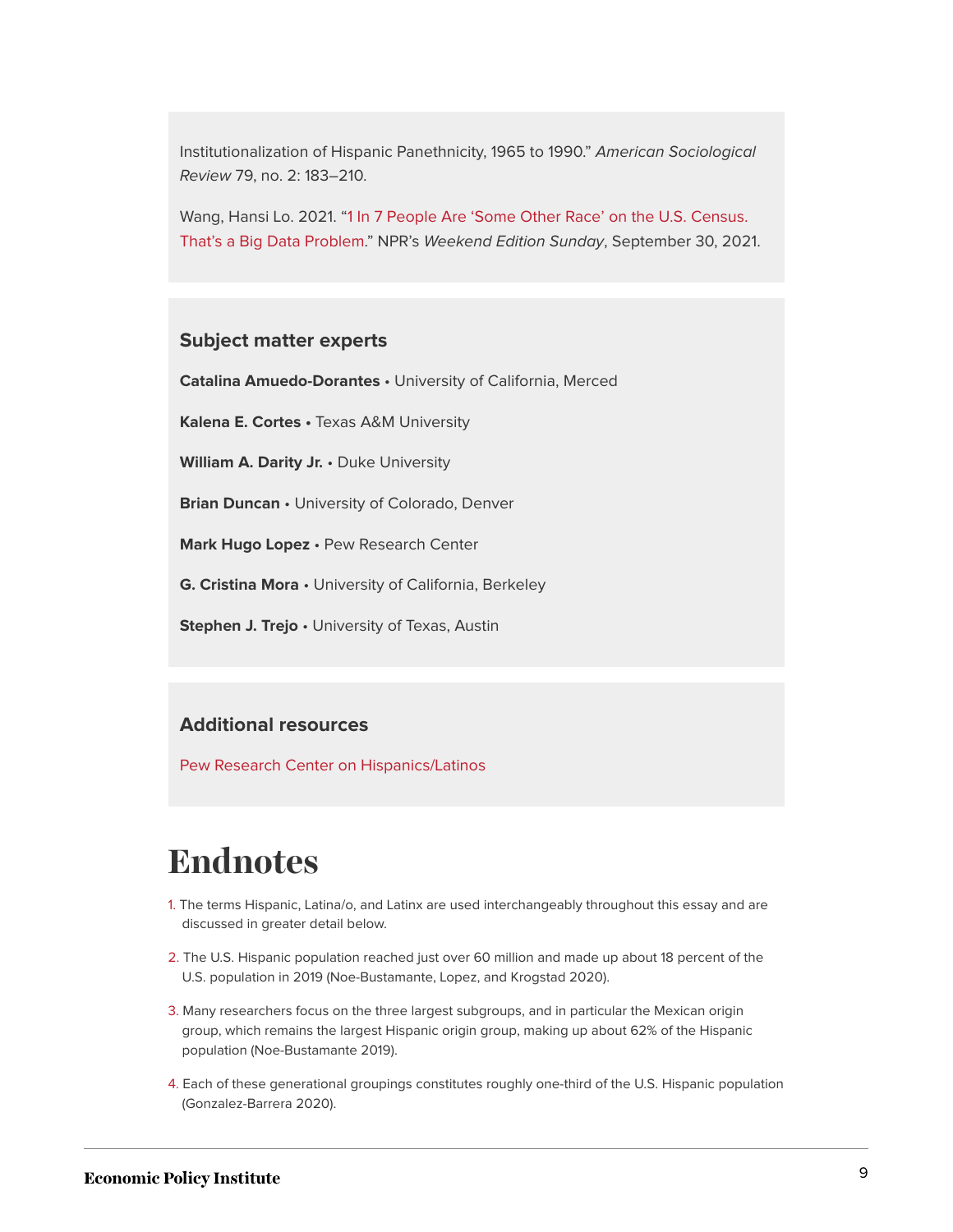<span id="page-9-0"></span>[5.](#page-6-0) While surveys such as the Latino National Health and Immigration Survey ask respondents questions on this topic (López et al. 2017), answers are subject to self-reporting, thus independent supplemental measures of race and ethnicity are still useful, such as the additional more objective indicators described above.

### **References**

Amuedo-Dorantes, Catalina, and Francisca M. Antman. 2017. "Schooling and Labor Market Effects of Temporary Authorization: Evidence from DACA." *Journal of Population Economics* 30, no. 1: 339–373.

Amuedo-Dorantes, Catalina, and Francisca M. Antman. 2021. "*De Facto* [Immigration Enforcement,](https://www.iza.org/publications/dp/14646/de-facto-immigration-enforcement-ice-raid-awareness-and-worker-engagement) [ICE Raid Awareness, and Worker Engagement](https://www.iza.org/publications/dp/14646/de-facto-immigration-enforcement-ice-raid-awareness-and-worker-engagement)." IZA Institute of Labor Economics DP No. 14646, August 2021. Accepted at *Economic Inquiry*.

Antman, Francisca M., and Kalena E. Cortes. 2021. "The Long-Run Impacts of Mexican-American School Desegregation." National Bureau of Economic Research Working Paper No. 29200.

Antman, Francisca M., and Brian Duncan. 2021. ["American Indian Casinos and Native American Self-](https://spot.colorado.edu/~antmanf/Antman&Duncan_NativeAmericanIdentity&Casinos.pdf)[Identification."](https://spot.colorado.edu/~antmanf/Antman&Duncan_NativeAmericanIdentity&Casinos.pdf) Working Paper. University of Colorado Boulder. August 2021.

Antman, Francisca, Brian Duncan, and Stephen J. Trejo. 2020. "Ethnic Attrition, Assimilation, and the Measured Health Outcomes of Mexican Americans." *Journal of Population Economics* 33, no. 4: 1499–1522.

Bahrampour, Tara. 2021. ["Census Race Categories Increasingly Fail to Reflect How People See](https://www.washingtonpost.com/dc-md-va/2021/09/30/census-2020-race-ethnicity-categories/) [Themselves](https://www.washingtonpost.com/dc-md-va/2021/09/30/census-2020-race-ethnicity-categories/)." *Washington Post*, September 30, 2021.

Bureau of Labor Statistics (BLS). 2019. *[Labor Force Characteristics by Race and Ethnicity, 2018](https://www.bls.gov/opub/reports/race-and-ethnicity/2018/).* October 2019.

Duncan, Brian, and Stephen J. Trejo. 2011. "Intermarriage and the Intergenerational Transmission of Ethnic Identity and Human Capital for Mexican Americans." *Journal of Labor Economics* 29, no. 2: 195–227.

Golash-Boza, Tanya, and William Darity Jr. 2008. "Latino Racial Choices: The Effects of Skin Colour and Discrimination on Latinos' and Latinas' Racial Self-Identifications." *Ethnic and Racial Studies* 31, no. 5: 899–934.

Gonzalez-Barrera, Ana. 2019. "[Hispanics with Darker Skin Are More Likely to Experience](https://www.pewresearch.org/fact-tank/2019/07/02/hispanics-with-darker-skin-are-more-likely-to-experience-discrimination-than-those-with-lighter-skin/) [Discrimination Than Those with Lighter Skin](https://www.pewresearch.org/fact-tank/2019/07/02/hispanics-with-darker-skin-are-more-likely-to-experience-discrimination-than-those-with-lighter-skin/)." Pew Research Center, July 2, 2019.

Gonzalez-Barrera, Ana. 2020. ["The Ways Hispanics Describe Their Identity Vary Across Immigrant](https://www.pewresearch.org/fact-tank/2020/09/24/the-ways-hispanics-describe-their-identity-vary-across-immigrant-generations/) [Generations](https://www.pewresearch.org/fact-tank/2020/09/24/the-ways-hispanics-describe-their-identity-vary-across-immigrant-generations/)." Pew Research Center. September 24, 2020.

Gould, Elise, Daniel Perez, and Valerie Wilson. 2020. *[Latinx Workers—Particularly Women—Face](https://www.epi.org/publication/latinx-workers-covid/) [Devastating Job Losses in the COVID-19 Recession](https://www.epi.org/publication/latinx-workers-covid/)*. Economic Policy Institute, August 2020.

Lopez, Mark Hugo, Ana Gonzalez-Barrera, and Gustavo López. 2017. *[Hispanic Identity Fades Across](https://www.pewresearch.org/hispanic/2017/12/20/hispanic-identity-fades-across-generations-as-immigrant-connections-fall-away/) [Generations as Immigrant Connections Fall Away](https://www.pewresearch.org/hispanic/2017/12/20/hispanic-identity-fades-across-generations-as-immigrant-connections-fall-away/)*. Pew Research Center, December 2017.

Lopez, Mark Hugo, Jens Manuel Krogstad, and Jeffrey S. Passel. 2021. ["Who Is Hispanic?](https://www.pewresearch.org/fact-tank/2021/09/23/who-is-hispanic/)" Pew Research Center, September 23, 2021.